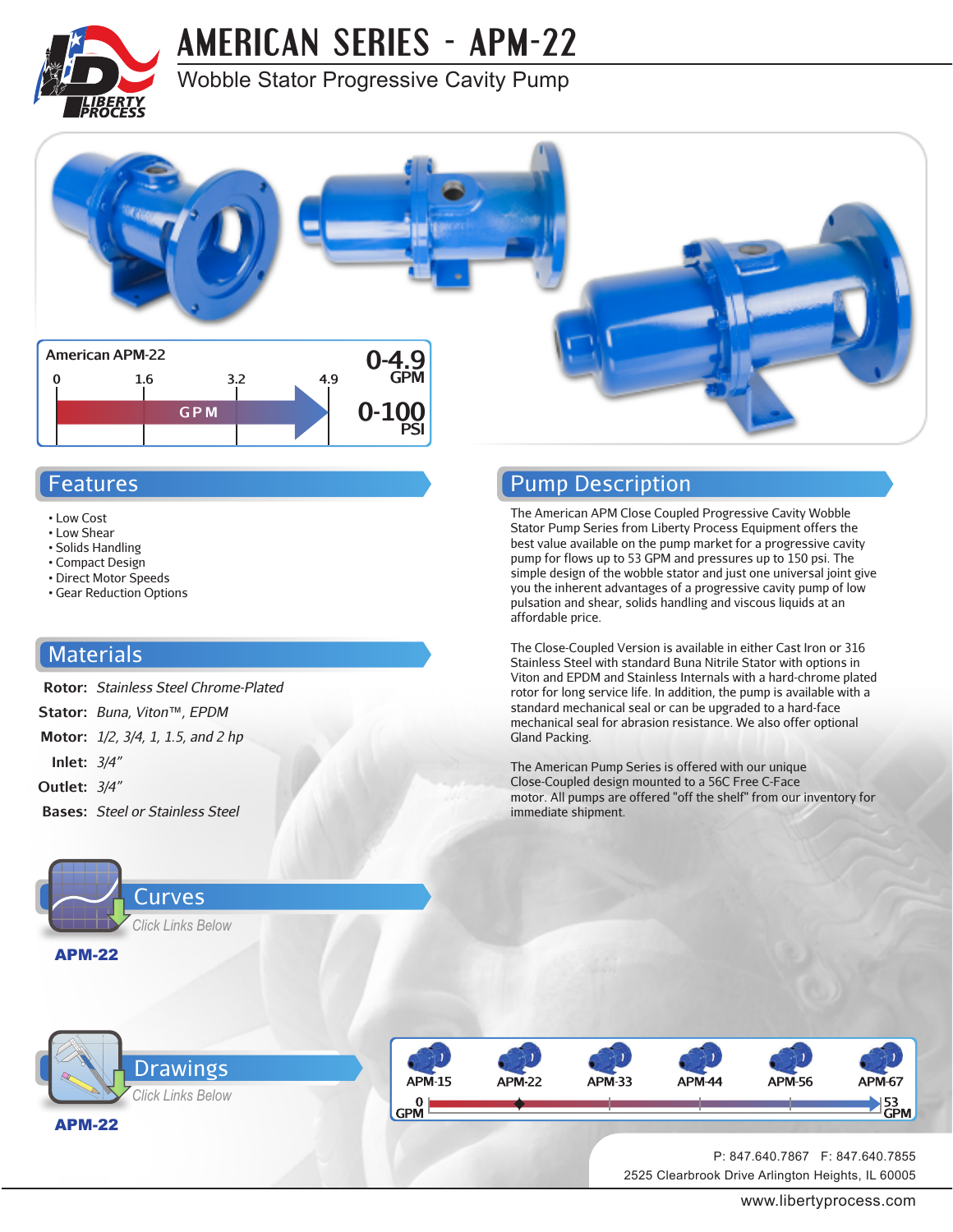# **[AMERICAN SERIES - APM22](http://www.libertyprocess.com/american_apm-22_series_pump.html)**

<span id="page-1-0"></span>

Progressive Cavity Pump Performance Curves





2525 Clearbrook Drive Arlington Heights, IL 60005 P: 847.640.7867 F: 847.640.7855